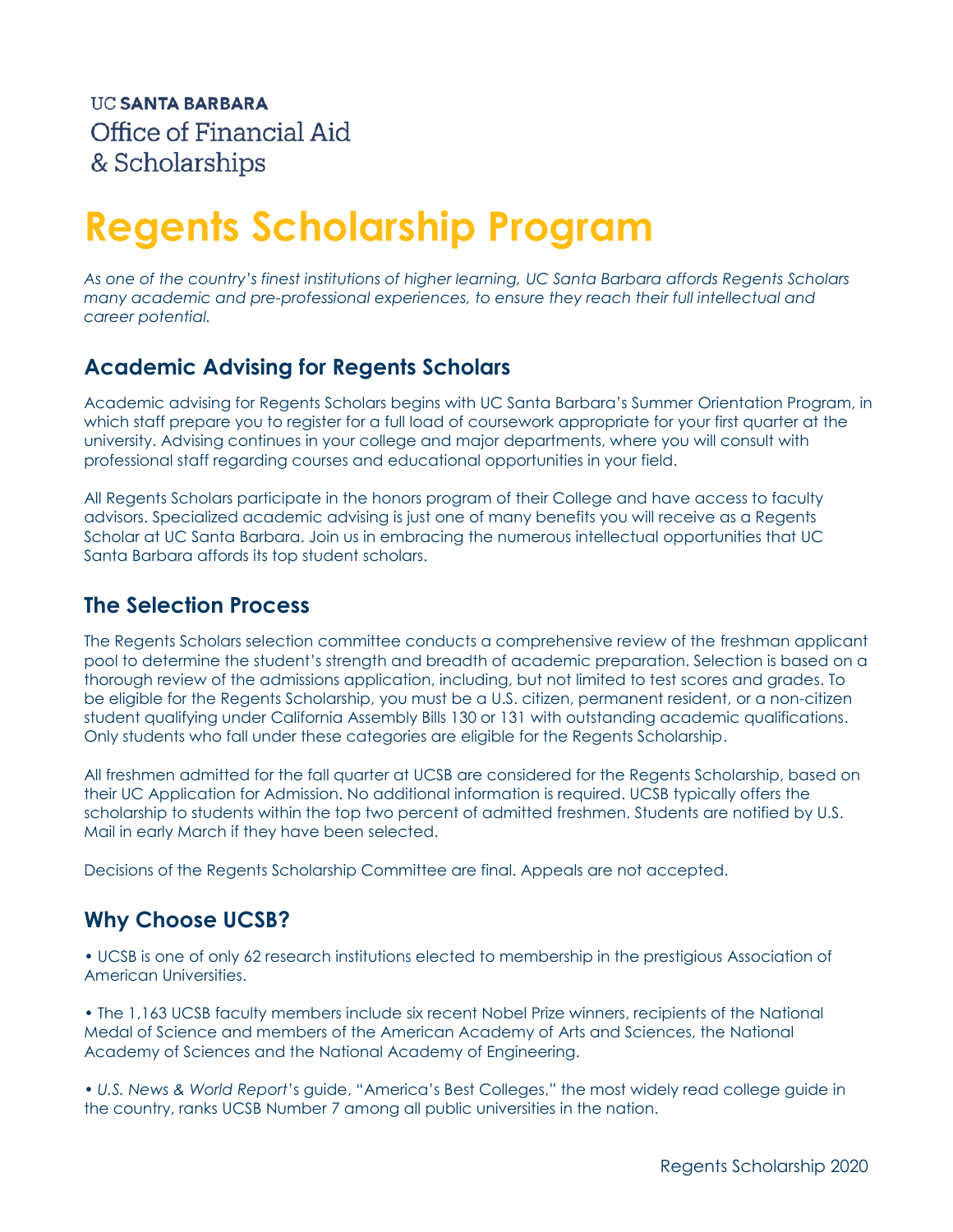# **Program Benefits**

In addition to the monetary award, Regents Scholars can take advantage of several benefits:

- Guaranteed housing in the university residence halls for the first year, guaranteed housing in either the university residence halls or apartments for subsequent years, and priority consideration for preferred building and room type for the duration of the Regents Scholarship. (Housing application deadlines and class level eligibility must be met.)
- Enrollment in college honors programs.
- Extended borrowing privileges at UC Santa Barbara's Davidson Library to accommodate research needs.
- Membership in UCSB's Regents Scholars Association (RSA), presenting opportunities for leadership, interaction with faculty, and academic and social programs.

# **Maintaining Scholarship Eligibility**

### **GPA:**

To remain eligible for their scholarship, Regents Scholars are required to maintain both a quarterly and cumulative GPA of 3.20. Should the *cumulative* GPA drop below 3.20, students are normally allowed two quarters to raise their GPA above 3.20 if it is the first occurrence. Similarly, should the *quarterly* GPA fall below 3.20, students are typically allowed one quarter to raise their quarterly GPA above 3.20 for the first or second occurrence. Exceptional situations will be reviewed by a faculty committee.

In cases of marked improvement, students may be given, at the discretion of a faculty review committee, an additional quarter to make up any deficits. Students who lose their scholarship may petition to have it reinstated.

#### **UNITS:**

*Requirements*: A full-time unit load of *12 or more units per quarter*, or *36 units per year*, is required for the Regents Scholarship. The 12-unit requirement applies to summer quarters during which the student receives scholarship funding. Warning letters are sent to students whose end-of-quarter units fall below 12. Student records will be checked at the end of each spring quarter. Students whose units fall below 36 units for the academic year will lose their scholarship. This policy is subject to appeal, and could result in reduced award amount. A faculty committee will review appeals and make final decisions regarding the student's scholarship status.

*Reduced Awards*: Student records will be checked by computer on the census date (15 days into the quarter) for enrolled unit loads. Students whose loads are from 9-12 units will receive only 75% of their award, and students whose loads are from 6-8 units will receive only 50% of their award. Students whose loads are below 6 units will not receive any portion of their scholarship for that quarter.

*Reduced Awards – Special Cases*: Students who have an approved petition for a deficit load and reduced educational fee from their College will receive 50% of their award.

## **Use and Disbursement of Scholarship Funds**

The Regents Scholarship is a \$6,000 yearly award for up to four years or until graduation (whichever comes first), with a maximum amount of \$24,000. Scholarship funds are disbursed evenly over the three quarters (fall, winter, and spring) of each academic year, providing \$2,000 per quarter.

Financial support is available upon request for Regents Scholars who take a full load during a summer session or the Freshman Summer Start Program (FSSP), provided that the total number of funded